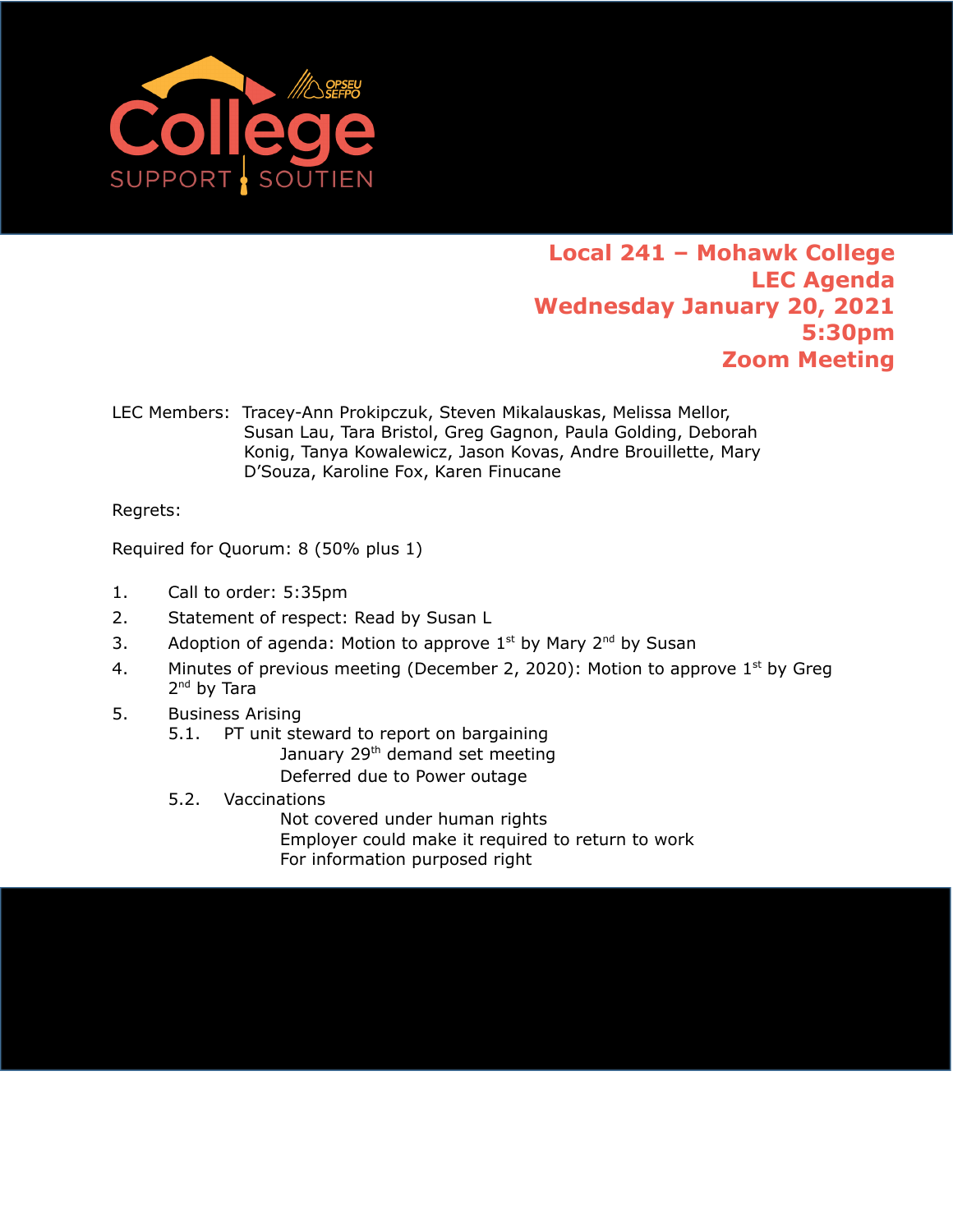

## **Local 241 – Mohawk College LEC Agenda Wednesday January 20, 2021 5:30pm Zoom Meeting**

## 6. New business

- 6.1. Demo of Zendesk Susan L
	- Used to streamline and centralize all union data into one location
- 6.2. Additional work from other areas in the college
	- If requested to do work from other areas the staff have the right to say no and if they can't do it during their normal office hours then the offer of lieu or pay should be offered
- 6.3. Working over the holidays

Areas that need more support over the holidays

- 6.4. ESC updates
	- People still off on temporary leaves Struggle with the RPT's 9 mth recall expired January 15<sup>th</sup> for PT
- 6.5. Tracey to request a meeting with HR RE: Stoney Creek and Technologists Technologists to be working 7 days a week The union was told that the technologists would have input around the
	- hours they will be working Email from HR stating that the Tech's would be told what they are working
- 6.6. Tracey out of commission on February 12th for 2 weeks
- 7. Reports of officers
	- 7.1. President

Covered in New Business

- 7.2. Vice President
	- Nothing to report